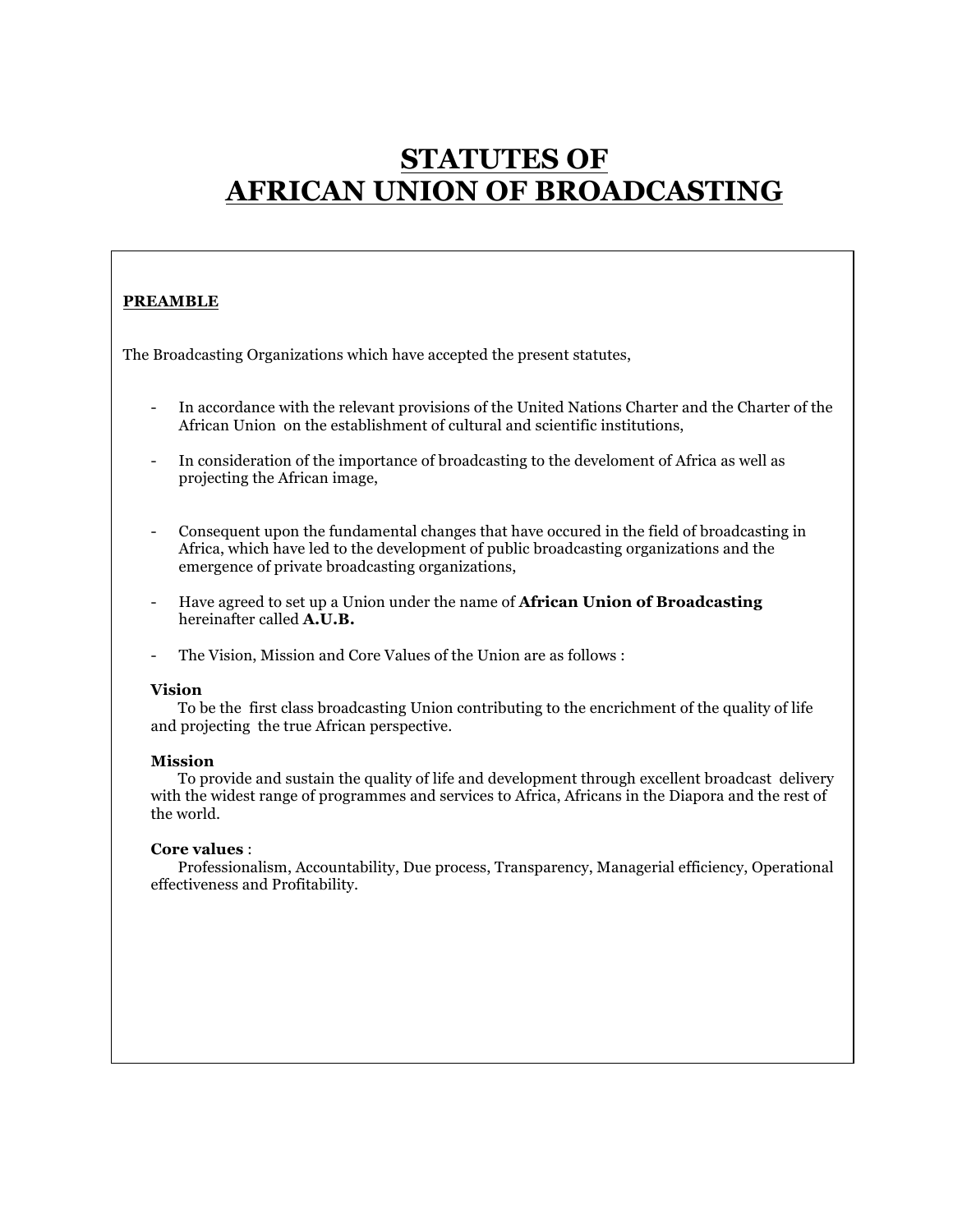## **Article 1 – Constitution**

The Union shall be constituted by broadcasting organizations.

#### **Article 2 – Legal Status and Seat**

- 2.1. The Union shall be a professional organisation driven, among others, by professionalism, efficiency and accountability in its actions to project positively the African image within the framework of the statutes and regulations in force.
- 2.2. It shall be a corporate body with perpetual succession and with powers to sue and to be sued in its corporate name.
- 2.3. It shall have powers to acquire, own and dispose of movable and immovable property. In addition, it shall have powers to enter into agreements with host countries with respect to the Union Headquarter's seat/or any of its subsidiaries.
- 2.4. The seat of the Union shall be in Dakar, Senegal.
- 2.5. The official languages of the Union shall be English, French, Arabic, Portuguese and Kiswahili; however the working languages shall be French and English, provided that the non-use of any language does not render the business of the Union a nullity.

#### **Article 3 - Actions**

- 3.1. The Union shall be an organization committed to the development and promotion of cooperation among its members as well as with other broadcasting organizations and institutions which undertake similar activities in programme and news exchange, technical, lega land training fields.
- 3.2. The Union is a non-profit making organization. However, it may pursue activities of a commercial nature to attain its objectives

#### **Article 4 – Objectives**

Professionalism and the African perspective shall be the founding principles of the Union. Its objectives shall include :

- 4.1 to represent and defend the interests of its members in every domain and by any appropriate means.
- 4.2. to draw up and take all necessary measures aimed at the development and promotion of broadcasting in Africa.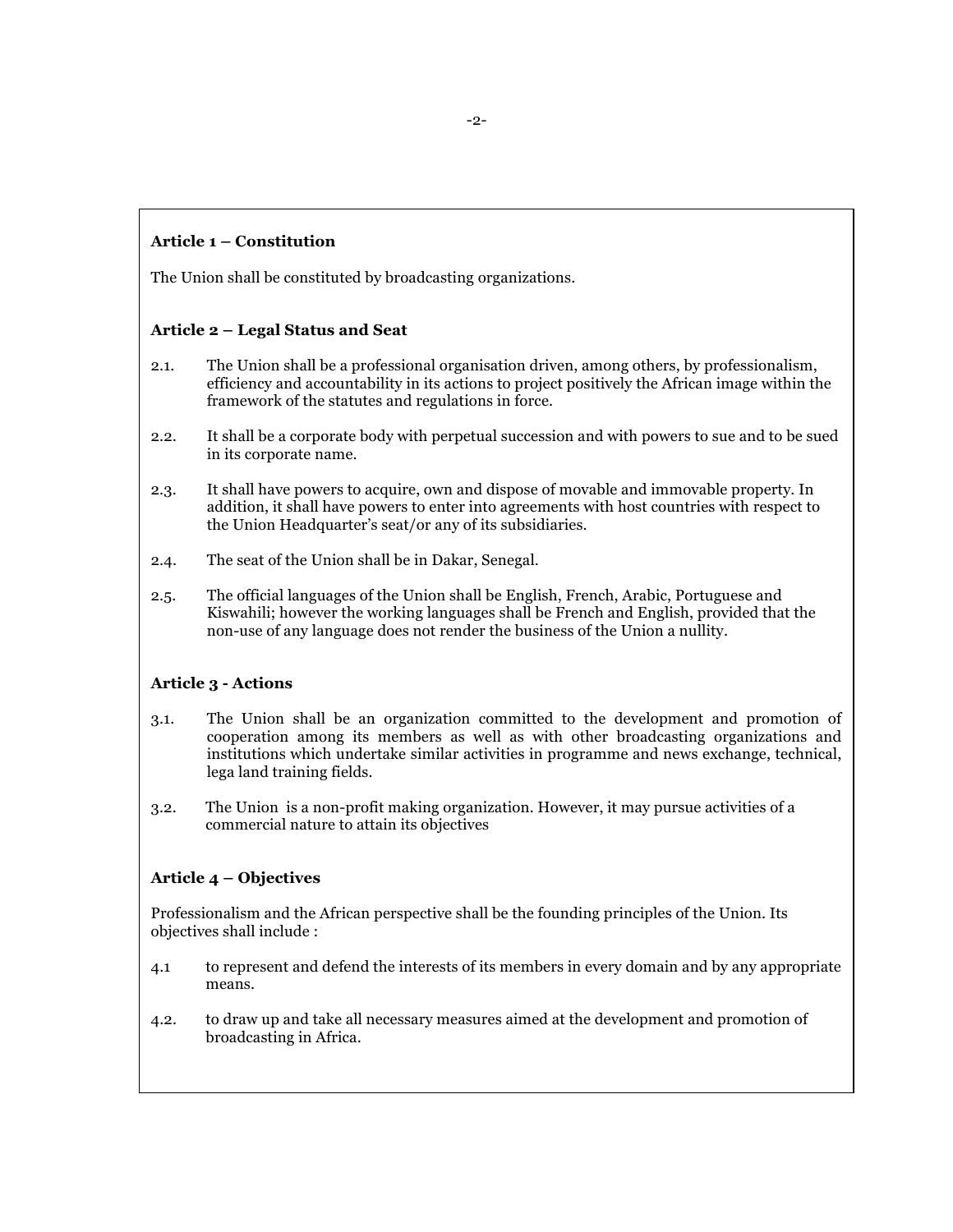- 4.3. to assist its members at their request during negotiations of any kind and negotiate on their behalf.
- 4.4. to promote and facilitate regular programme and news exchange, co-productions, organizing screening sessions as well as participation and representation in cultural events.
- 4.5 to coordinate the activities of members organizations in the coverage of major events.
- 4.6. to assume the role of advisory body in engineering and documentation centre for technical information on new technologies.
- 4.7. to assist and coordinate the action of its members before and during regional or international conferences on the planning of frequencies and the geostationary orbit.
- 4.8 to assist in satisfying the needs of its members in the field of training.
- 4.9. to collect information items of general interest and to regularly put them at the disposal of its members.
- 4.10 to offer its good offices to its members during conflicts that may arise between them and to ensure that all its members honour the provisions of international and African agreements in matters relating to Broadcasting.
- 4.11 to promote the creation, operation and maintenance of a broadcasting network.

4.12to take such steps and legal actions as may enable it achieve its objectives.

#### **Article 5 – Assets**

In order to attain its objectives, the Union shall employ all adequate means of study and action, and in particular :

- 5.1. Shall set up Commissions and Study Groups charged with the study of issues relating to their fields of specific problems.
- 5.2. Shall establish a Headquarters Seat with specialized departments whose prerogatives shall consist mainly of promoting the general policies of the Union as defined by its members and implementing the measures decided upon by the decision-making organs.
- 5.3. Shall undertake actions aimed at promoting its social objectives and in consultation with its members.
- 5.4. May acquire or obtain movable or immovable property required for the achievement of its objectives.
- 5.5. Shall collect and keep up to date any necessary documentation and undertake to publish any information on radio and television.
- 5.6. The Union may acquire credit facilities from financial institutions to carry out all its undertakings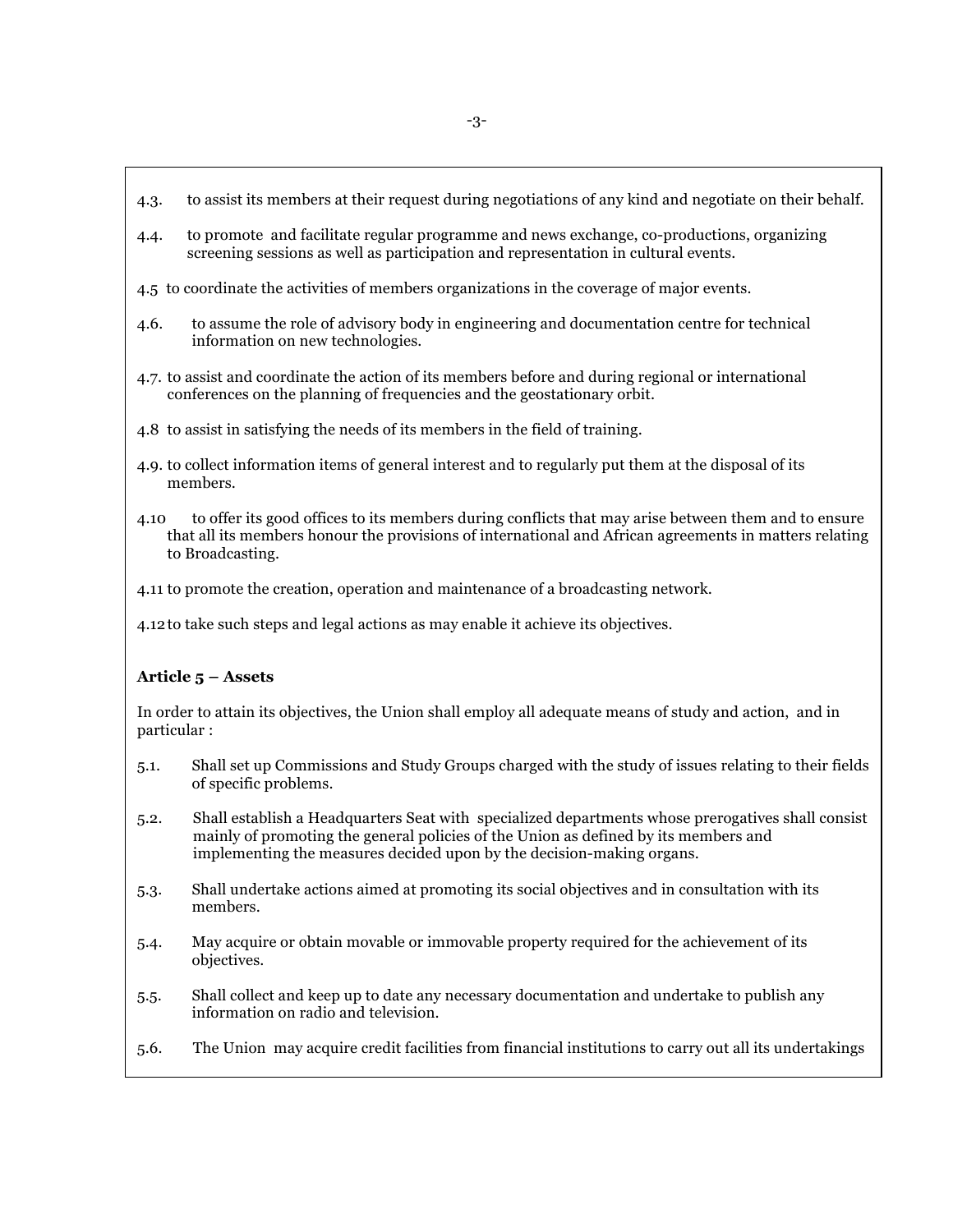5.7 Within the framework of the new vision and in order to realise its objectives and intendments, the Union may form or , create such subsidiaries as the General Assembly may from time to time decide.

#### **Article 6 – Membership**

The Union shall be composed of :

- 6.1. Active members;
- 6.2. Participating members and
- 6.3. Associate members.

## **Article 7 – Active Members**

- 7.1. Any broadcasting organization from any African country that is a member of the African Union, which provide national public broadcasting service with the authorization of the national authorities may be active members of the Union, provided they fulfil the following conditions :
	- (a) the production of a substantial amount of its programmes through its own means;
	- (b) the programming and broadcast of varieties destined for the general public;
	- (c) The coverage of the entire territory of the country with broadcasting services or a plan showing the intention to gradually achieve that objective
- 7.2. All active members shall contribute effectively to the implementation and promotion of the objectives of the Union and the conduct of its activities.

To this end active members that pay up their annual subscriptions shall form the "Coalition of the Willing" and shall have the following rights and privileges.

- 0 The right to membership of all organs of AUB.
- 0 The right to vote at all meetings of all organs of AUB.
- 0 The right to elect and be elected to all executive and clerical posts of AUB.
- 0 The right to have citizens from their respective countries and organizations elected or appointed to positions of responsibility in AUB.
- 0 The right to constitute the quorum at all meetings and to take binding decisions for AUB. A quorum in this instance shall be a simple majority of the members constituting the Coalition of the Willing present or represented at such meetings.
- o For the avoidance of doubt, simple majority means fifty percent plus one  $(50\% + 1)$ .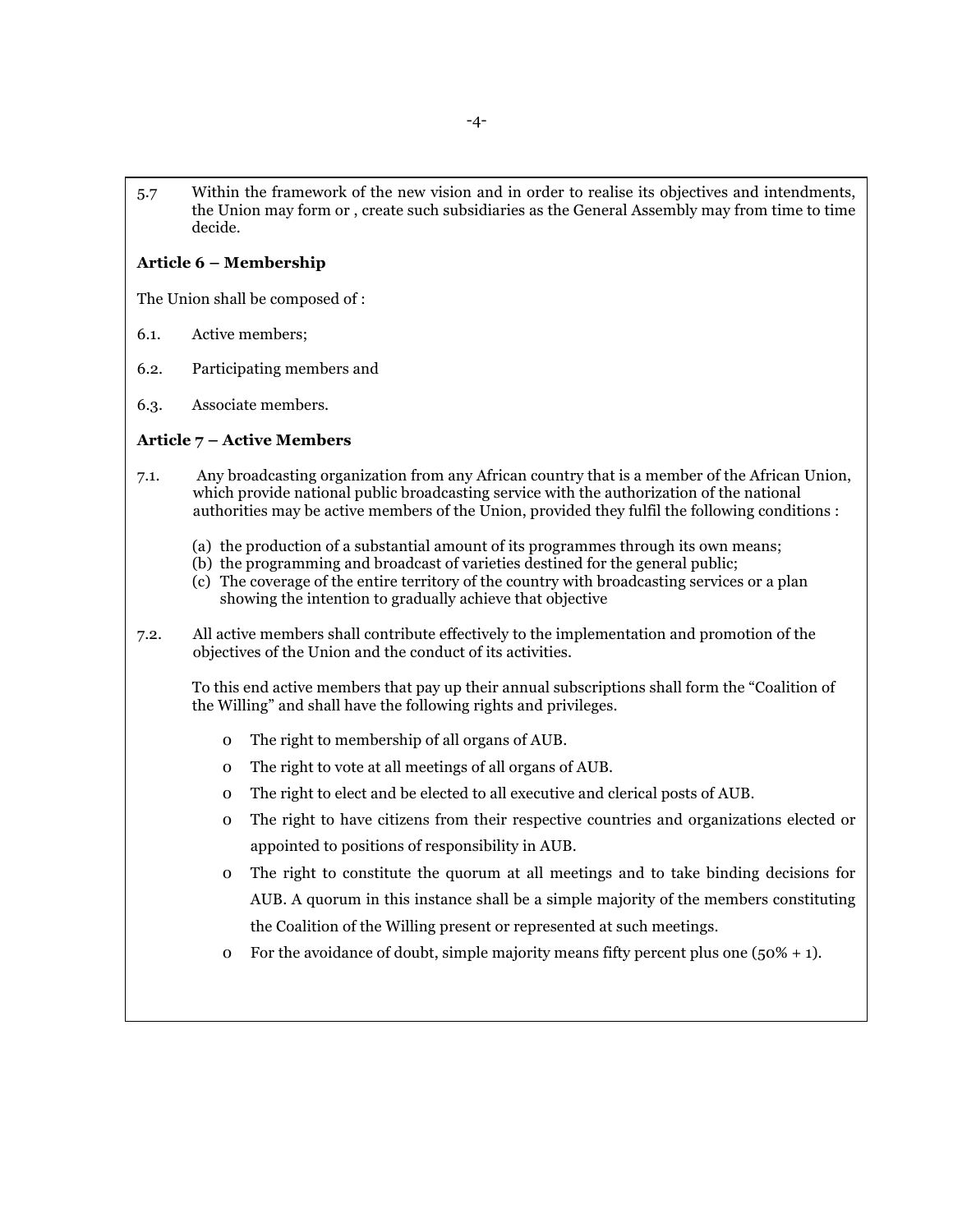#### **Article 8 – Participating members**

- 8.1 Any private broadcasting organization or group of broadcasting organizations of any African country that is member of the African Union which undertake activities similar to those of the active members and as long as it plays a major role in the country in which it is situated and can be useful to the Union shall be admitted as participating member(s).
- 8.2. Participating members shall form a group of broadcasting organizations with the active member(s) of their respective countries.

They shall designate a representative to join the delegation of the active member(s) to participate in the sessisons of the General Assembly.

8.3. Participating members shall have the right to take the floor at General Assembly sessions and participate in the activities of the Union.

#### **Article 9 – Associate members**

- 9.1. Any public or private broadcasting organization or group of broadcasting organizations situated outside the African continent and which provide a broadcasting service of a national character may be admitted as associate member(s) of the Union.
- 9.2. Any public or private organization or group of organizations, African or foreing, national or international, whose activities include audio-visual communication may also be admitted as associate member(s).
- 9.3. Associate members shall have the right to take the floor at General Assembly sessions and to participate in the activities of the Union.

#### **Article 10 – Voting Rights and Eligibility to the Union's Organs**

- 10.1 Only active members shall have the right to vote in and be eligible to the Union's Organs.
- 10.2 Each active member shall be entitled to 3 votes each.
- 10.3 The right of eligibility to the Union's organs shall be exercised individually by each active member organization either on its own account or that of another member, or collectively by the members of the group broadcasting organizations.

10.4Voting shall be by show of hands, unless a roll-call vote is requested. However, in the event of elections, voting shall be by secret ballot.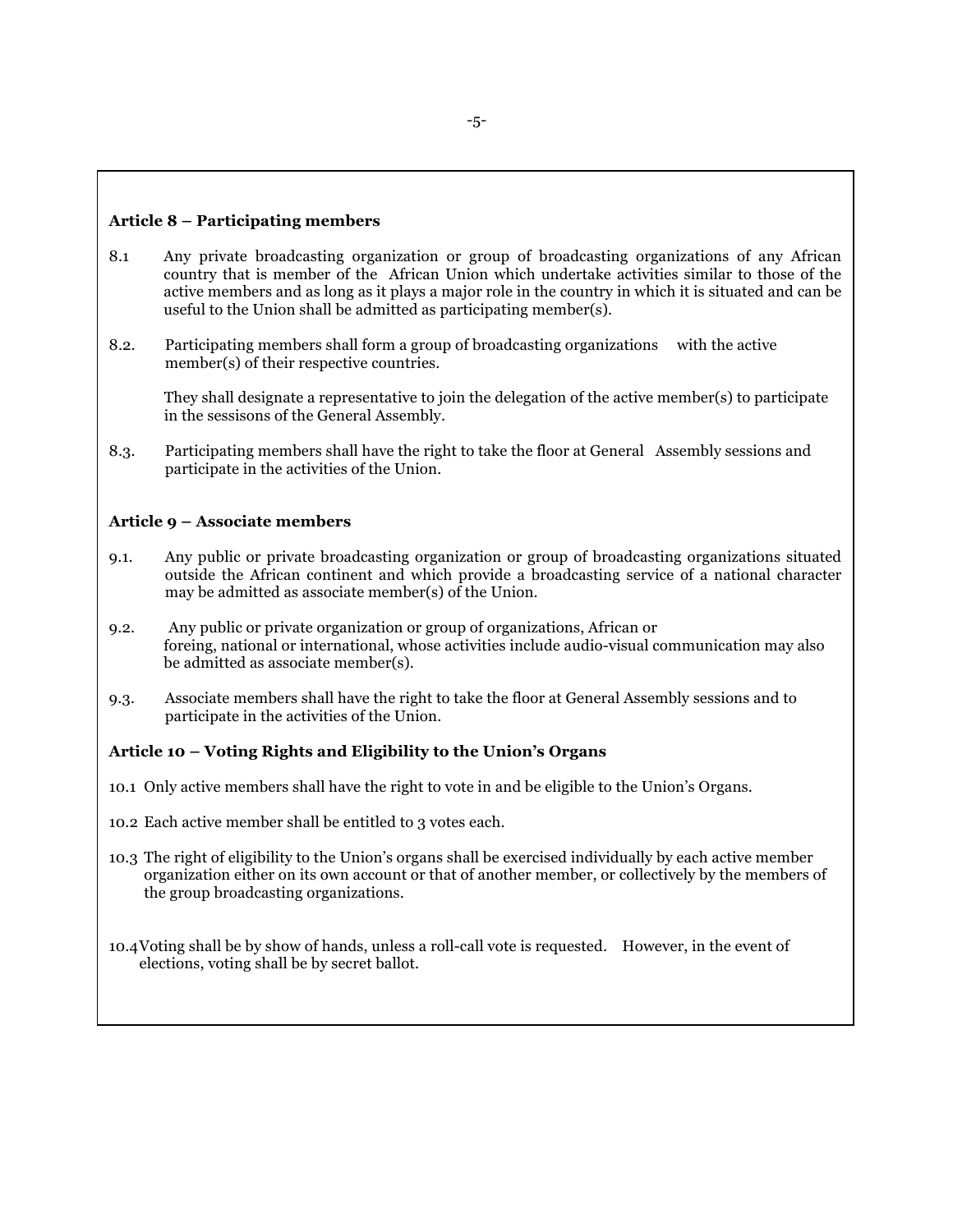#### **Article 11 - Admission of members**

- 11.1 Broadcasting organizations or groups of broadcasting organizations which possess the necessary qualifications for membership may be admitted if the request is approved by the General Assembly on the recommendation of the Executive Council which shall specify, in particular, the category of the membership and the amount of subscription. The approval of the General Assembly shall be subject to a simple vote of the active members present or represented.
- 11.2 Request for admission shall be addressed through the Headquarters of the Union to the President who shall notify the active members of the request before the meeting of the Executive Council.
- 11.3 A group of broadcasting organizations shall be admitted to the Union as one member if it is a company or an association of right of broadcasting organizations from one and the same country which meet individually the conditions for admission to the Union.

The member thus admitted shall have only one and same representation with the same and only one identification, irrespective of the fact that the persons representing it may come from individual organizations.

- 11.4 No member shall give away all or part of the advantages it enjoys by virtue of its membership to another entity even when it financially controls the latter or has institutional, contractual or other links with it.
- 11.5 Quorum: To constitute a quorum to all meetings and to take binding decisions for AUB, shall require a simple majority of members present or represented plus one, who have honoured their membership subscription.

In the event a quorum for a meeting is not attained the members of the organ present can deliberate on the agenda items. However, their deliberations can only be approved by all the members of the organ at another meeting to be convened to that effect.

#### **Article 12 – Resignation of members**

Any member may resign from the Union after giving notice of its decision by registered letter addressed to the President, with the following effects:

- 12.1 Immediately after notification of the decision, the member shall cease to enjoy social rights of the Union .
- 12.2 The resigning member shall pay its subscription or contribution arrears and sums due in respect of special services rendered at its request
- 12.3 The resignation shall take effect six months after the notification letter is received.
- 12.4 The amounts due under the current financial year during which the resignation notification is made shall be left to the discretion of the General Assembly which shall protect the interest of the Union whatever the case may be.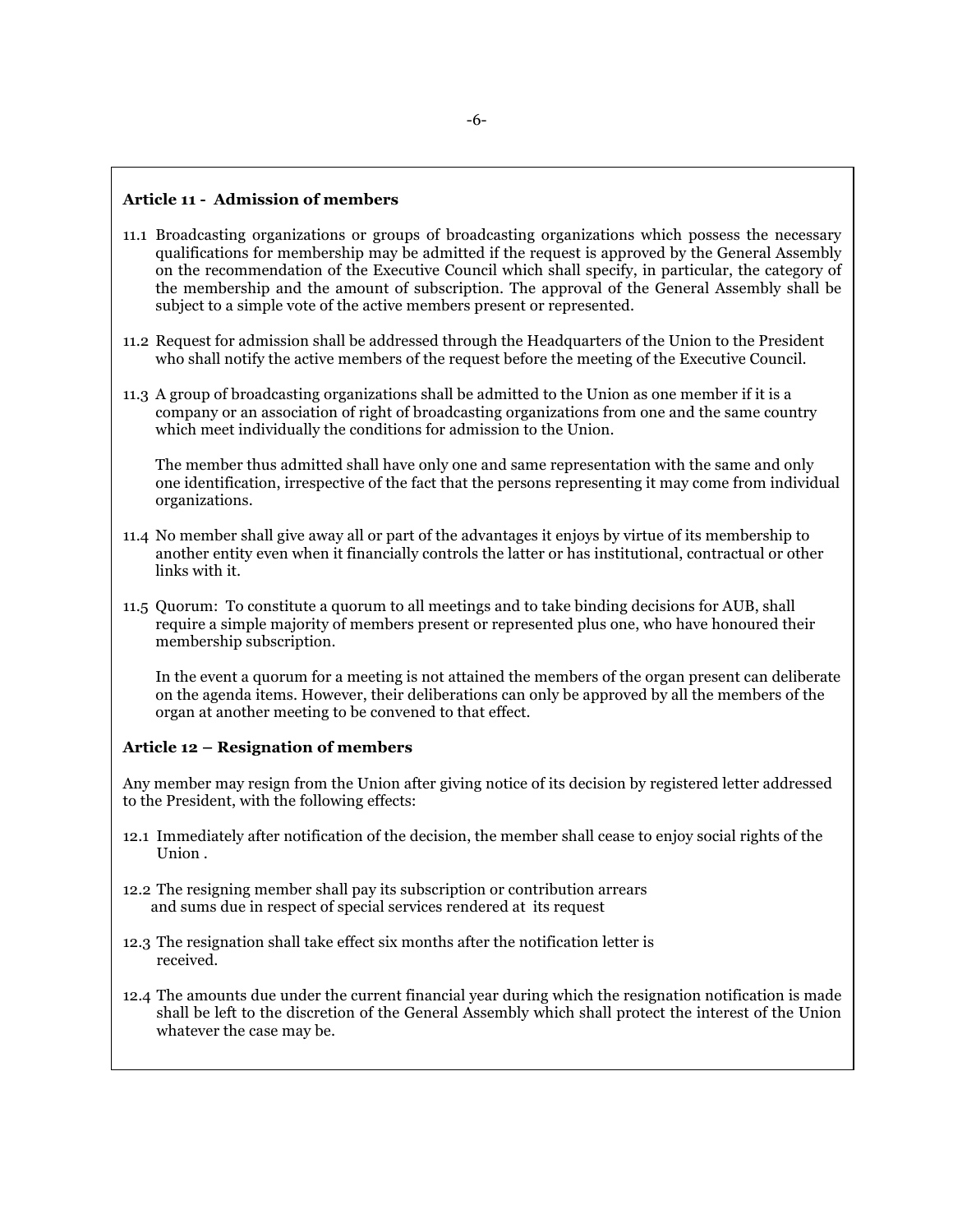#### **Article 13 – Suspension of members**

- 13.1 Member organizations which fail to honour their finacial obligations for one year shall be suspended by the General Assembly, upon recommendation of the Executive Council
- 13.2 Immediately after the decision, the member shall cease to enjoy all services offered by the Union and shall be deprived of all rights, in particular :
	- 13.2.1 the right to take the floor at the meetings of all the Union's organs;
	- 13.2.2 voting right at the General Assembly as well as Executive Council meetings, should it be a member;
	- 13.2.3 eligibility to all the Union's organs;
	- 13.2.4 appointment to a post in the permanent services of the Union;
- 13.3 Member organizations which commit breach of the provisions of the statutes may also be suspended by decision of the General Assembly, with a simple majority vote, on the recommendation of the Executive Council.
- 13.4 Suspension shall be lifted by the General Assembly on the recommendation of the Executive Council, provided the members concerned honour the financial obligations and the provisions of the Statutes.
- 13.5 Suspension and its lifting shall be notified to the members concerned and the other members.

## **Article 14 – Expulsion of members**

- 14.1 If after one year any member suspended fails to honour its financial obligations, it will be expelled from the Union by a decision of the General Assembly with a simple majority vote, on the recommendation of the Executive Council
- 14.2 The decision to expel a member may be withheld by the General Assembly with a simple majority vote on the basis of a written commitment setting out the measures it intends to adopt in order to honour its financial obligations and the provisions of the statutes.
- 14.3 The decision shall be automatically confirmed without any special procedure upon the observation of a breach in the schedule of payment of its financial obligations.
- 14.4 The decision to expel a member shall be notified to the member concerned as well as to the other members.

#### **Article 15 – Readmission of members**

Members who have resigned or have been expelled in accordance with the provisions of the statutes may be re-admitted in their former capacities provided they honour their financial obligations and pay an admission fee that is equivalent to an annual subscription or contribution.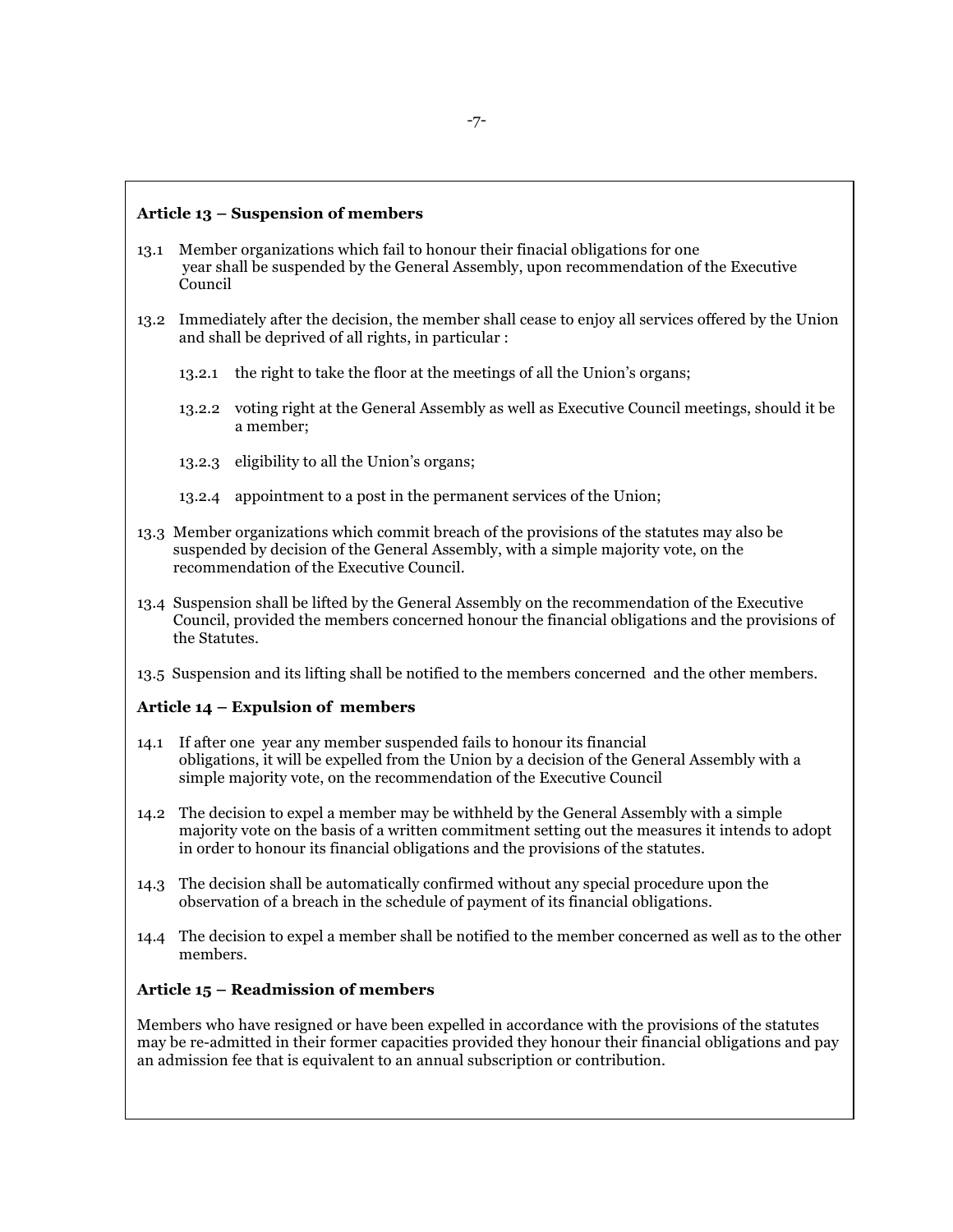#### **Article 16 – The Union's Organs**

The organs of the Union shall be :

- 16.1 The General Assembly
- 16.2 The Executive Council
- 16.3 The Specialized Commissions

#### **Article 17 – The General Assembly**

- 17.1. The General Assembly which is the supreme body of the Union shall possess all the powers necessary to achieve the objectives of the Union and shall adopt its own rules of procedure.
- 17.2. The General Assembly shall meet once a year in ordinary session.
- 17.3. In addition to its ordinary sessions, the General Assembly may be convened in extraordinary session, in accordance with the provisions of article 20.2 of the present statutes.
- 17.4. Each member organization or group of member organizations may be represented at sessions of the General Assembly by a delegation of its choice or delegate its powers to the delegation of another member. However, no member shall represent more than two other members.
- 17.5. The General Assembly meeting in ordinary session shall :
	- 17.5.1 adopt the summary record of the previous session;
	- 17.5.2 consider the report of the Executive Council on the activities of the Union since the previous session and, in partcular, measures taken to implement its decision;
	- 17.5.3 examine and approve the accounts of the previous financial year and discharge the Chief Executive Officer of his responsabilities ;
	- 17.5.4 appoint auditors;
	- 17.5.5 adopt the annual activities programme and the budget for the next financial year;
	- 17.5.6 fix the unit rate of subscription and the amount of contribution for the following financial year;
	- 17.5.7 choose the date and venue of the next ordinary session of the General Assembly;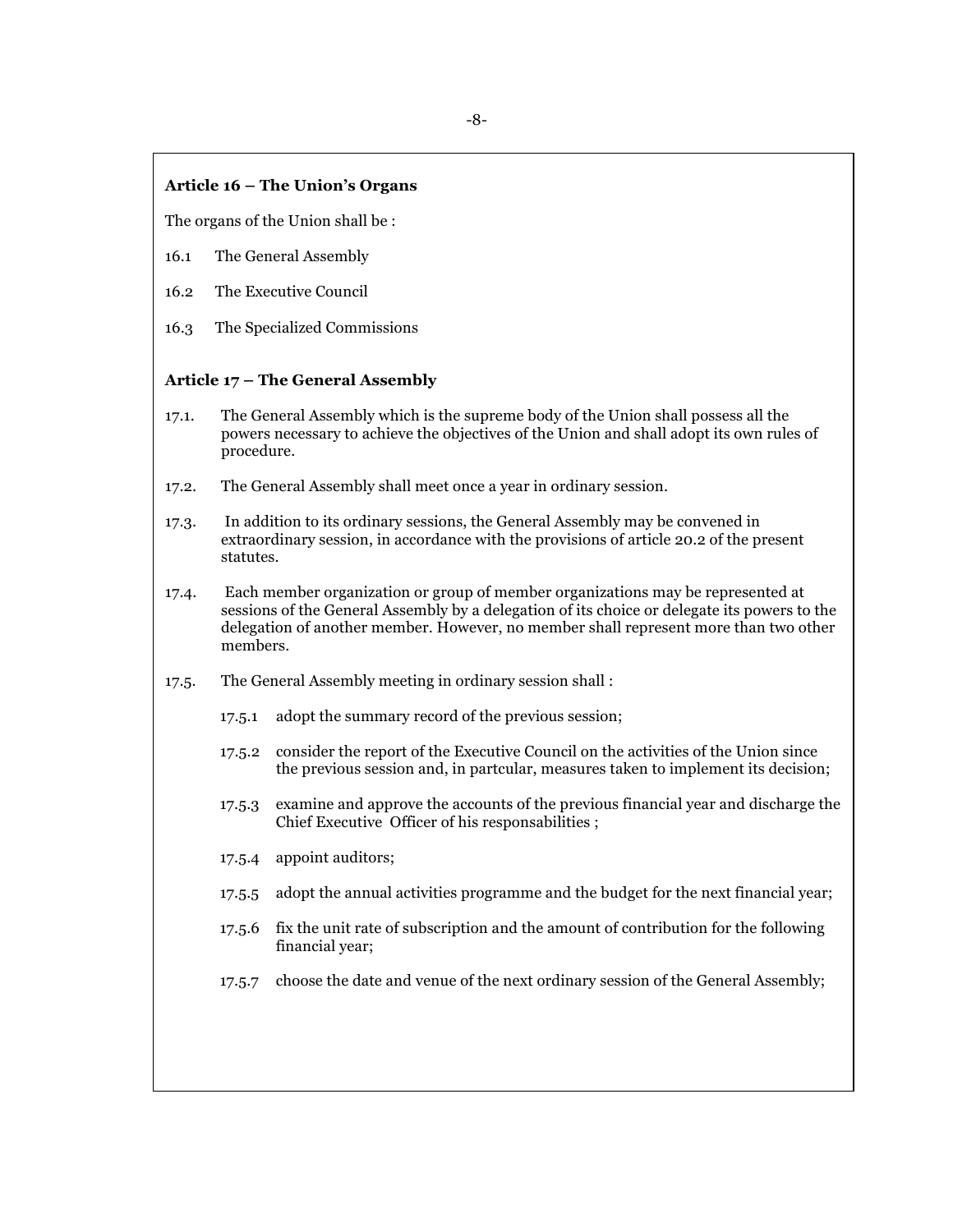17.5.8 Elects the members of the Executive Council, the President and the Vice-presidents, the members of the specialized Commissions, and appoints the Chief Executive Officer. The President and the Vice-presidents shall carry out the same duties within the Executive Council. Except for the Chief Executive Officer, the Executive Council and the specialized Commissions shall be composed of the member organizations and not individuals.

 In case of absence or temporary or permanent incapacity of the President, he or she shall be replaced ex officio by the First Vice-president or, failing that, by the second Vice-president and eventually by the third Vice-president until the next General Meeting.

 Should the President and the Vice-Presidents be simultaneously prevented from exercising the function of President, the Director General of the broadcasting organization of the country hosting the headquarters of the Union shall assume the function of President until the next General Assembly session.

The eligibility criteria for the position of Union President are listed as follows:

The member body must have been a Union member for at least five years.

The President to be elected must belong to a member organization that has honored all its financial commitments

- The presidency must be subject to rotation between the members of the five geographical zones (East, West, Central, North and South) and language groups (Arabic, English, French, Swahili and Portuguese)
- In case of temporary or permanent incapacity of the President, he or she is replaced ex officio by the First Vice-president or, failing that, by the second Vice president and eventually by the third Vice-president until the next General Meeting
- The duration of replacement hall not be taken into account for the eligibility of he substitute.
- 17.5.9 establish the general conditions for recruitment and employment of the staff of the Union and decide every year on human resources requirements of the Departments;
- 17.5.10 appoint the Chief Executive Officer and the Directors of the Departments of the Union; it shall appoint the Directors of the Departments in consultation with the Chief Executive Officer.
- 17.5.11 consider and decide on membership requests, as well as requests for membership suspension and expulsion as recommended by the Executive Council;
- 17.5.12 consider and decide on any appeal that a member may have lodged against a proposal of the Executive Council

17.5.13 include in its agenda any other item which may be submitted by the Executive Council by a decision of a simple majority or at the request of a member in accordance with the provisions of the Rules of Procedure.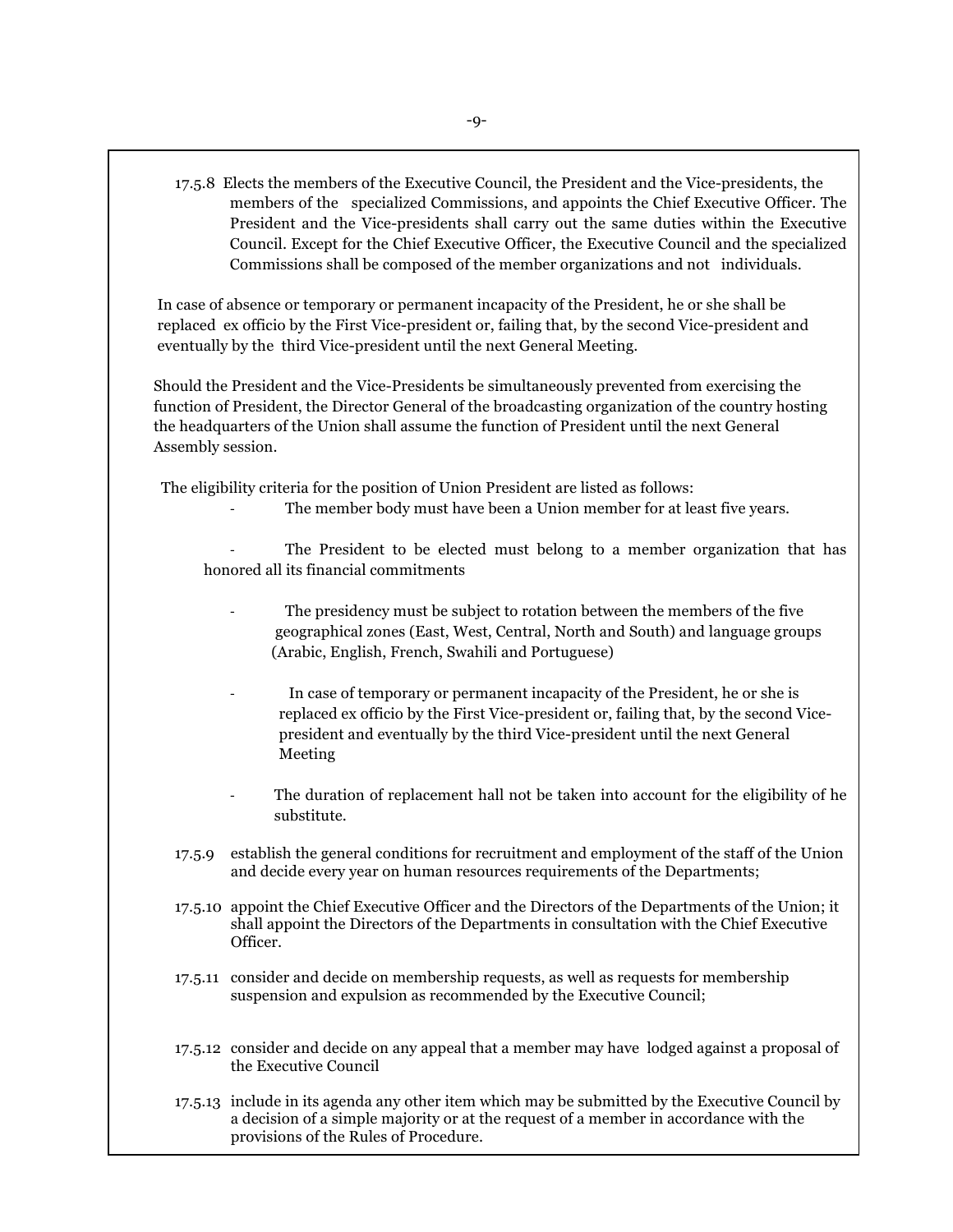#### **Article 18 – The Executive Council**

- 18.1 The Executive Council shall be composed of :
	- a) a President
	- b) Three Vice-Presidents
	- c) Representatives of 5 geographic zones
	- d) Representative of the member organization from the country that hosts the Head Office
	- e) Chief Executive Officer (CEO)

The Chief Executive Officer shall be a member without voting right.

- 18.1 The office of the member of the Executive Council shall be honorary.
- 18.3 The seats on the Executive Council shall be filled by election in the General Assembly from among the members who satisfy the conditions defined in the provisions of the Statutes.
- 18.4 The seats on the Executive Council shall be held for a period of two years.
- 18.5 The mandate of the members of the Executive Council may be renewable
- 18.6 Any member of the Executive Council who relinquishes his mandate or is suspended or expelled shall be replaced by a member who satisfies the provisions of the Statutes.
- 18.7 The Executive Council shall be convened at least twice a year.

18.8 The powers of the Executive Council :

The Executive Council shall :

 Draw up its own and the General Assembly Rules of Procedure as well as those of the Specialized Commissions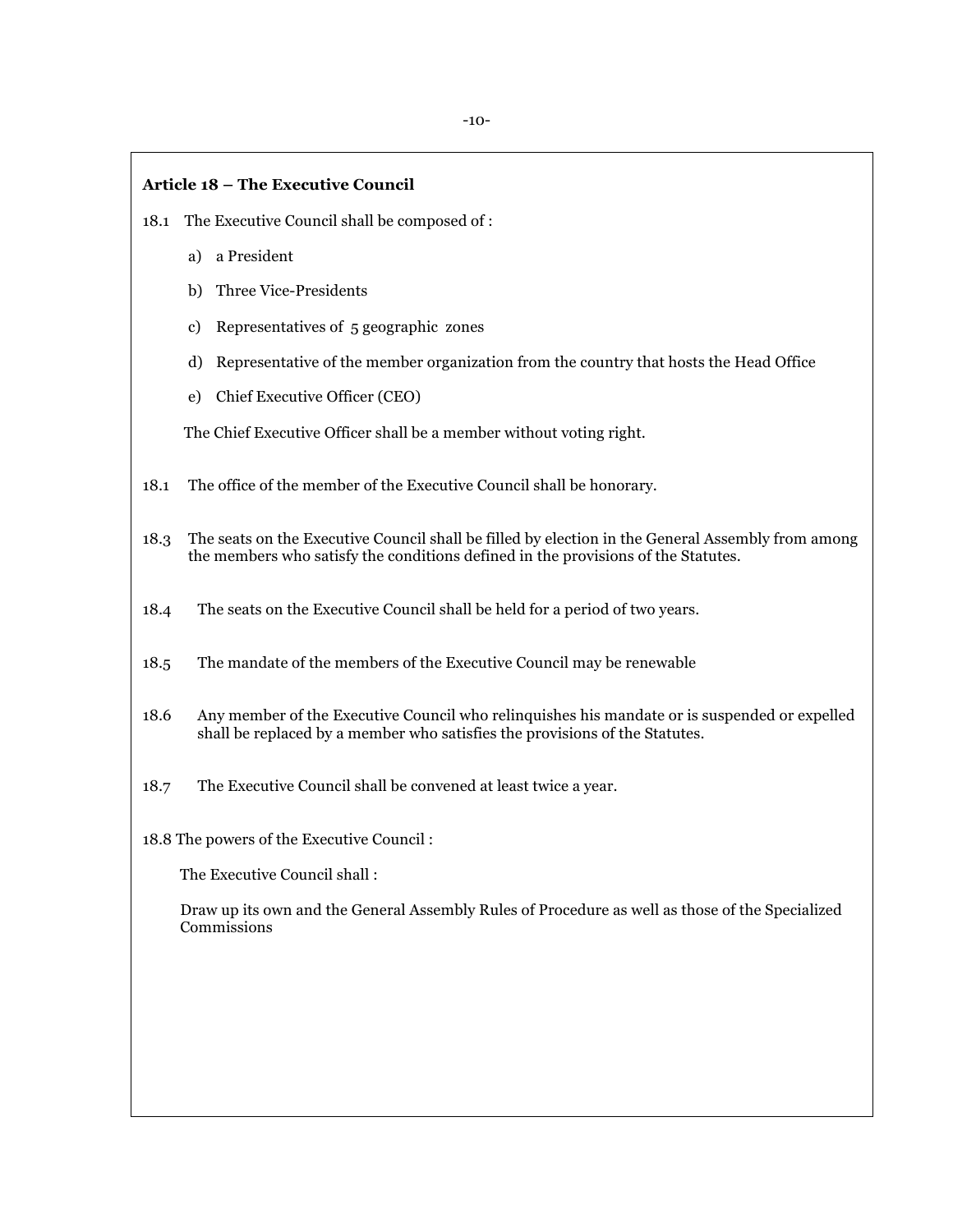- 18.8.1 exercise between the ordinary sessions of the General Assembly and subject to suspension or modification of its decisions by the latter, all the rights and powers of the General Assembly except those which are expressly reserved to it by the statutes or which it reserves to itself by an explicit decision;
- 18.8.2 ensure that the decisions of the General Assembly are implemented;
- 18.8.3 present to each ordinary session of the General Assembly the report on the activities of the Union prepared by the Chief Executive Officer. After each of its own meetings send a summary record to all active members of the Union through the Chief Executive Officer.
- 18.8.4 propose to the General Assembly the admission and the suspension or expulsion of members.
- 18.8.5 set up any study groups which it shall consider necessary for the smooth running of the Union and fix terms of reference.
- 18.8.6 receive and consider the reports of the Commissions and working groups and decide on further action to be taken on them.
- 18.8.7 examine the draft budget for the following financial year, the accounts of the previous year and the activities programme of the Union.
- 18.8.8 shall vote the budget in the event the General Assembly does not meet in a given year, provided it does not exceed 10% of the previous year's budget.
- 18.8.9 propose the amount of the subscriptions of Active members and the contributions of the Participating and Associate members.
- 18.8.10 take proposals for the appointment or dismissal by the General Assembly of the Chief Executive Officer and the Directors; it shall also take proposals for the appointment or dismissal by the General Assembly of senior staff members on the recommendation of the Chief Executive Officer and in accordance with the staff and financial regulations in force.
- 18.8.11 delegate day-to-day business to the Chief Executive Officer and the Directors in their respective spheres;
- 18.8.12 draw up its own rules of procedure as well as those of the General Assembly and the Specialized Commissions.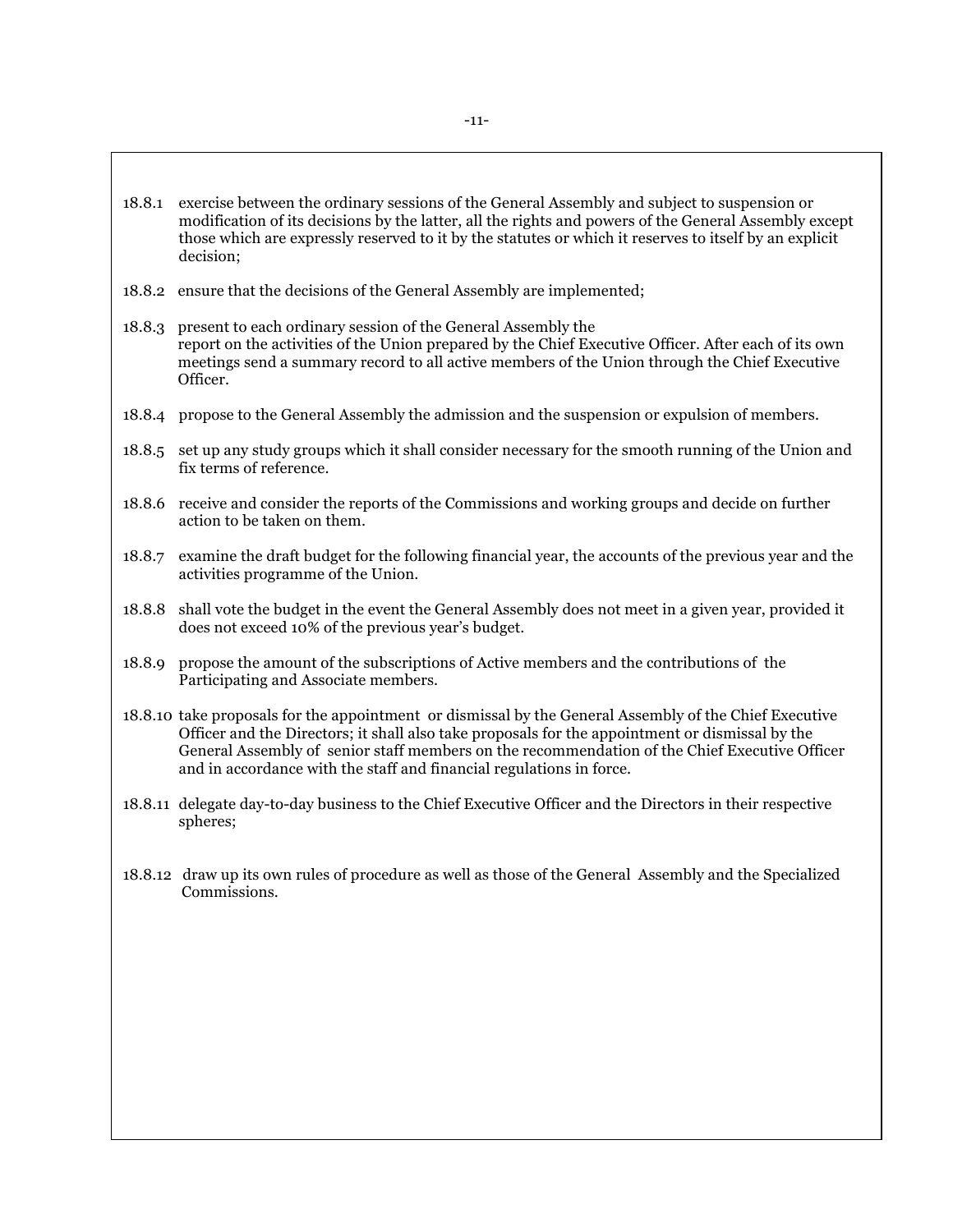#### **Article 19 – The Specialized Commissions**

- 19.1 The Specialized Commissions shall be :
	- the Programme Commission
	- the Training and Technology Commission
	- the Marketing, Sales and Communications Commission
	- the Administrative, Legal and Financial Commission.
- 19.2 The competence of the specialized commission shall extend to all matters relating to the fields which have been assigned to them for study by the Executive Council or the general Assembly.
- 19.3 The Specialized commissions may set up working groups charged with the study of specific issues.
- 19.4 The specialized commissions shall each, be composed of **six (6)** members elected for a period of two years by the General Assembly, in accordance with the provisions of the Statutes.
- 19.5 The specialized commissions shall appoint from among their members a Chairman, a Vice Chairman and a Rapporteur.
- 19.6 The term of office of the members of the specialized commissions may be renewed.
- 19.7 The Specialized Commission shall have their rules of procedure which shall be consistent with the Statutes.

#### **Article 20 – Sessions of the General Assembly and Meetings of the Executive Council**

- 20.1 There shall be work procedure, election conditions and regulations on quorum at General Assembly sessions that shall also apply in equal measure to the Executive Council.
- 20.2 The General Assembly shall be convened in ordinary session by the Chief Executive Officer on behalf of the President. It shall be convened in extraordinary session under the same conditions if so requested by not less than one third of the active members.
- 20.3 The Executive Council shall be convened in ordinary and extraordinary sessions under the same conditions defined above.
- 20.4 Notices convening ordinary sessions of the General Assembly and the meetings of the Executive Council shall be dispatched under registered mail at least two months before the date fixed for the sessions. The period of notice may be shortened to one month by decision of the President for the extraordinary session of the said organs when necessary
- 20.5 The draft agenda for every session of the General Assembly and every meeting of the Executive Council shall be drawn up by the Chief Executive Officer, with the approval of the President. It shall be sent to the members at least two months prior to the date fixed for the sessions and meetings.
- 20.6 The draft agenda of every session of the General Assembly and every meeting of the Executive Council submitted for approval at the beginning of each session or meeting may be amended at the request of a member, if it is supported by half of the members present or represented.
- 20.7 The final adoption of the draft agenda shall oblige the General Assembly and the Executive Council to examine only the items that are included in the agenda, unless otherwise decided by adoption of a proposal on a point of order by a majority vote of the active members present or represented.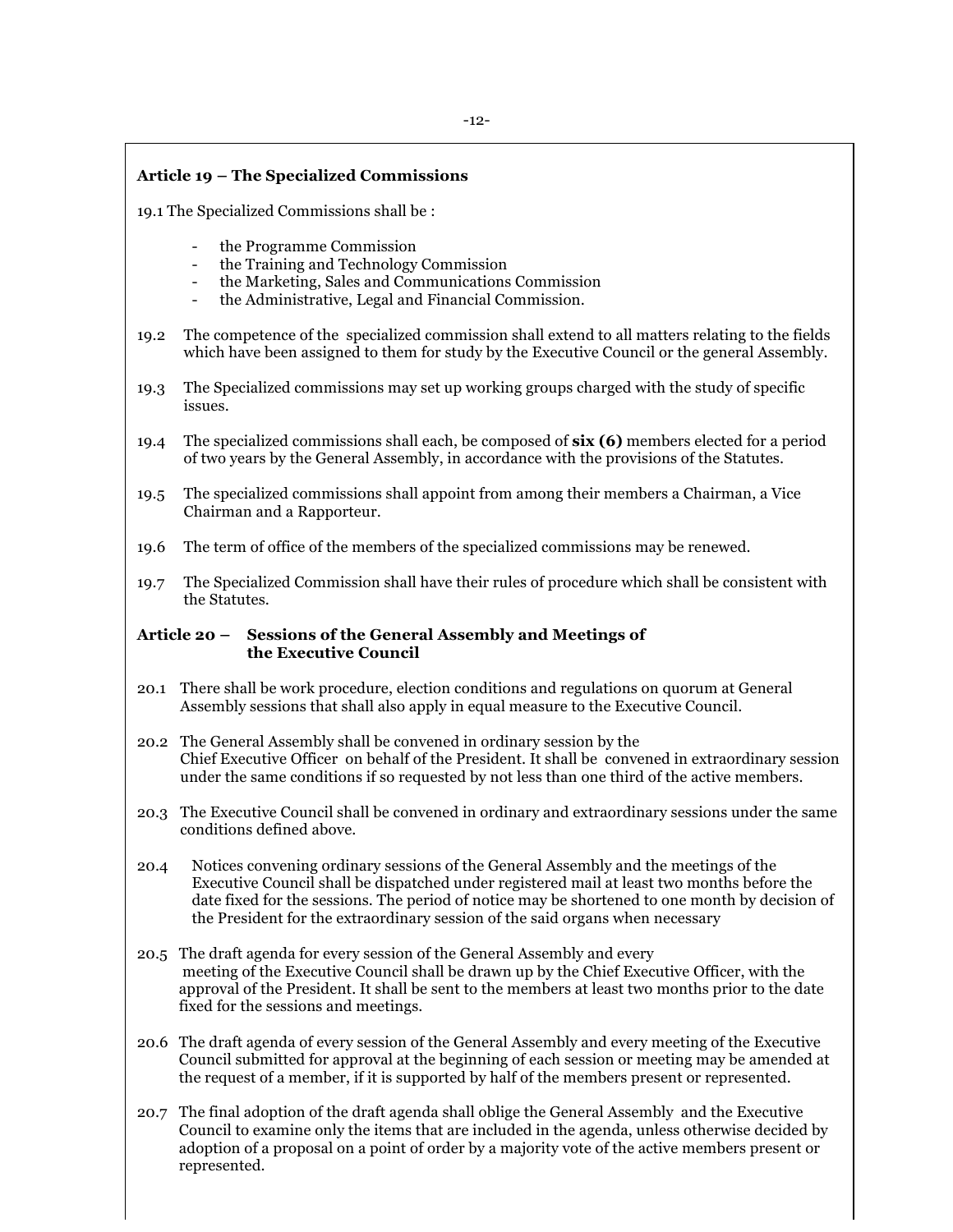- 20.8 Subject to other provisions of these statutes, the General Assembly and the Executive Council may validly deliberate only if the majority of the active members are present or represented.
- 20.9 The President shall direct the discussions and maintain order at the sessions and shall decide, whenever necessary and after consultation with the Vice-Presidents, the advisability of a closed session for only the active member organizations. The President shall have a casting vote.
- 20.10 The Secretariat shall carry out the secretarial work for the Executive Council and the General Assembly. It shall be entrusted with writing and presenting the recommendations of the Executive Council and the decisions of the General Assembly.
- 20.11 The decisions of the General Assembly shall be taken with a simple majority vote of the members present or represented, as regards :
	- election of the President and the Vice-Presidents;
	- election of the members of the Executive Council and Specialized Commissions;
	- appointment and dismissal of the Chief Executive Officer;
	- admission, suspension and expulsion of members;
	- administrative responsibilities defined under article 17.
- 20.12 The decisions of the General Assembly shall be taken with two-thirds (2/3) majority of the members present or represented, as regards :
	- the re-election of members of the Executive Council and the specialized commissions;
	- the re-election of the President and the Vice-President;
	- the re-appointment and dismissal of the Chief Executive Officer.
- 20.13 The revision of the provisions of the Statutes shall be approved by two-thirds (2/3) of the members present or represented in an extraordinary session of the General Assembly.
- 20.14 The decisions of the General Assembly on the dissolution of the Union or part of it shall be taken by three-quarters  $\left(\frac{3}{4}\right)$  of the members present or represented in extraodinary session.
- 20.15 The decisions of the General Assembly shall be binding on all members whether or not they were present or represented at the sessions at which the decisions were taken. These decisions shall be carried out immediately unless the General Assembly decides otherwise.
- 20.16 Any member may appeal against the decisions of the General Assembly which has been taken in its absence. Such an appeal shall not have a suspensory effect and shall be lodged within 6 months from the date of such decision that its is appealing against. The appeal shall be considered by the General Assembly only if the member appealing has partly carried out the decision it is contesting.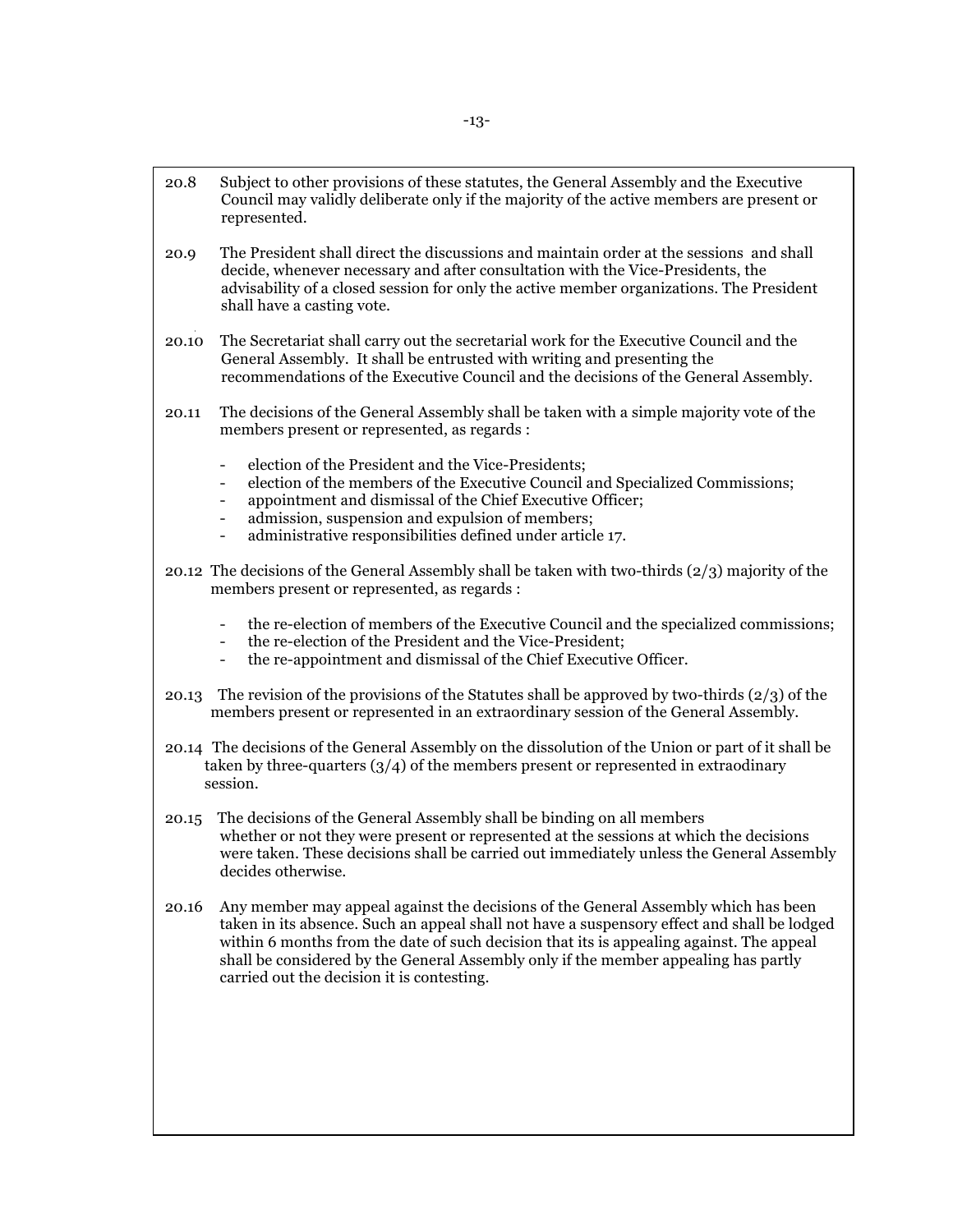## **Article 21 – The Administrative Structure of the Union**

- 21.1 The Administrative structure of the Union shall be made up of the Office of the Chief Executive Officer and four Departments :
	- Programmes
	- Training and Technology
	- Marketing /Sales and Communication
	- Administrative, Legal and Finance
- 21.2 The Chief Executive Officer shall be appointed for a four-year period of office renewable once, on condition of satisfactory performance. However, this term of office may be terminated by the General Assembly whenever necessary.
- 21.3 The Departments shall be placed under the administrative authority of the Chief Executive Officer.
- 21.4 The Headquarter's Seat of the Union shall be a permanent technical and administrative organ placed under the authority of the Chief Executive Officer.
- 21.5 The Chief Executive Officer shall :
	- coordinate the activities of the Union, with the assistance of the Directors;
	- be required to write and distribute the minutes of the General Assembly and the Executive Council meetings to the members;
	- implement the decisions of the General Assembly and the Executive Council and ensure that those to be implemented by the Directors are carried out by the latter;
	- distribute to all the members of the Union such information as may relate to broadcasting;
	- administer the general budget of the Union as well as any separate budget for specific activities for which he is authorized to pass accounts, in accordance with the financial and accounting regulations;
	- represent the Permanent Services in dealings with the President;
	- undertake any action that falls within the framework of the normal activities of the Union.
- 21.6 The Directors are appointed on contract basis for a period of four years and are eligible for re-appointment. However, this term of office may be terminated by the Executive Council whenever necessary.

The Directors shall be placed under the authority of the Chief Executive Officer and shall implement the decisions of the Union's organs relating to their respective fields of competence.

They shall :

- carry out all duties in their respective spheres of competence;
- make available to the members of the Union all information and documents that might be of interest to them;
- present regular reports to the Chief Executive Officer on the activities carried out by their Departments;
- Administer the general budget of the Union as well as any separate budget for specific activities for which he is authorized to pass accounts, in accordance with the financial and accounting regulations;
- represent the Permanent Services in dealings with the President;
- undertake any action that falls within the framework of the normal activities of the Union.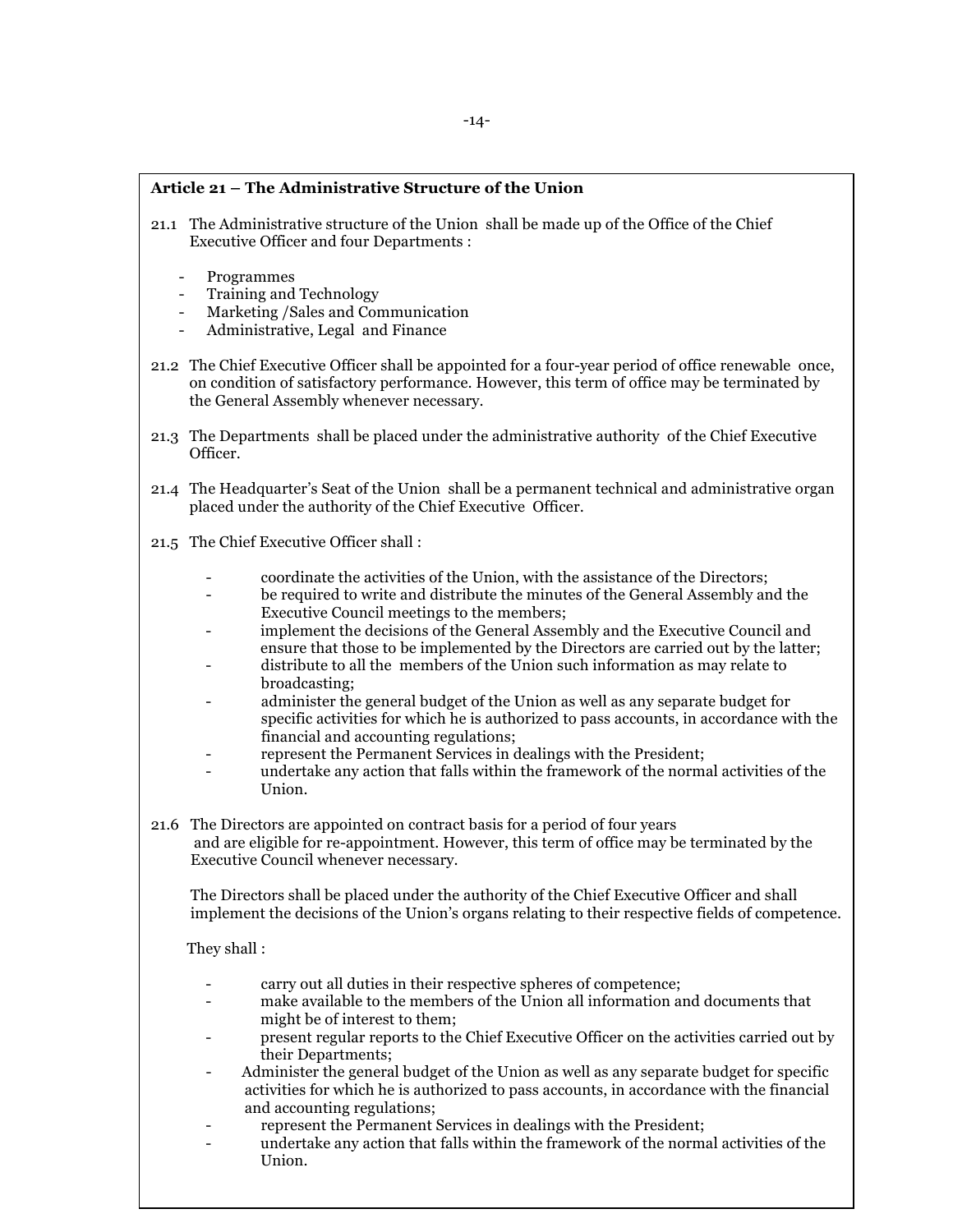## **Article 22 – Financial resources of the Union** 22.1 The financial resources of the Union consist of : **Subscriptions Contributions** Admission fees for new members - Contributions of members to cover expenditure relating to specific activities - Sales of programmes - Sponsorship and advertising Other proceeds 22.2 Every active member or group of active members shall pay subscriptions for each financial year. 22.3 Every participating member and associate member shall pay a contribution for each financial year. 22.4 The annual subscription or contribution rate of each member or group of members shall be fixed by the General Assembly. 22.5 Active members shall enjoy the general services of the Union by virtue of their subscriptions. 22.6 Participating and associate members shall enjoy rights other than those relating to training and programme and news exchange, by virtue of their contributions. However, these services may be made available to them against payment of sums fixed by the General Assembly. 22.7 The budget shall be prepared in accordance with the provisions of the financial regulations. 22.8 The financial year shall begin on 1 January and end on the 31 December of each year. A separate report on the Union's financial management during the financial year shall be prepared by the auditors. **Article 23 – Relations with other international organizations** The Union shall develop all forms of mutually advantageous cooperation with regional and international organizations which are concerned with audi-visual communications. **Article 24 – Amendments of Statutes** Proposals relating to the amendment of the Statutes of the Union may emanate either from the Executive

Council or from one-third of the active members. Unless otherwise decided, these amendment proposals, in particular when they are substantial, shall be subject to study carried out by the competent organs of the Union before their adoption by the General Assembly, in accordance with the provisions of article 20.13 of the Statutes.